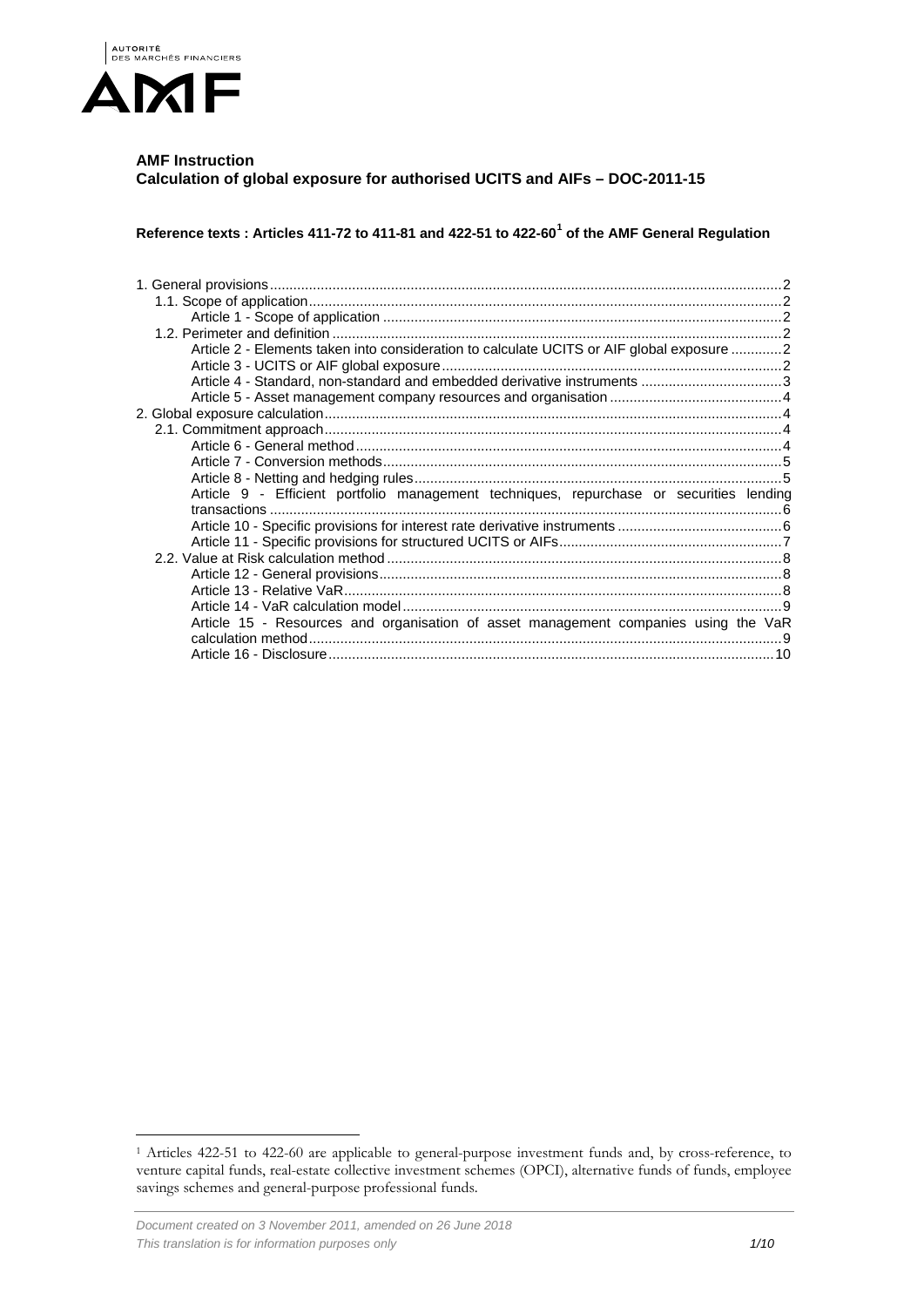

# <span id="page-1-0"></span>**1. General provisions**

### <span id="page-1-1"></span>**1.1. Scope of application**

### <span id="page-1-2"></span>**Article 1 - Scope of application**

The present instruction<sup>[2](#page-1-6)</sup> applies to the following UCITS and Alternative Investment Funds (AIF) authorised by the AMF: (general-purpose investment funds, venture capital funds, real-estate collective investment schemes (OPCI), alternative funds of funds, employee savings schemes and general-purpose professional funds). Unless stated otherwise, the term "AIF" in the present instruction shall refer to the authorised AIFs referred to above.

For the purposes of the present instruction, the term "asset management company" shall refer to asset management companies authorised in France, to management companies established in other European Union Member States and to managers established in third countries.

Compliance with the provisions of the present instruction shall in no way exempt the asset management companies of UCITS and AIFs from their obligations under Article L. 533-10-1 of the Monetary and Financial Code.

#### <span id="page-1-3"></span>**1.2. Perimeter and definition**

#### <span id="page-1-4"></span>**Article 2 - Elements taken into consideration to calculate UCITS or AIF global exposure**

I. – Calculation of the global exposure of a UCITS or AIF takes the following into consideration:

1° Financial derivative instruments, including financial derivatives incorporated into other financial securities in accordance with Article R. 214-15-2 or Article R. 214-32-24-1 of the Monetary and Financial Code, referred to hereafter as embedded derivatives. To calculate global exposure, these financial derivatives are separated from the host cash instrument;

2° Techniques and instruments including repurchase agreements or securities lending operations in order to generate additional leverage or exposure to market risk;

3° For general-purpose professional funds, cash borrowing.

# <span id="page-1-5"></span>**Article 3 - UCITS or AIF global exposure**

In accordance with the first paragraph of Article R. 214-30 or Article R. 214-32-41 and at II(1) of Article D. 214-113 of the Monetary and Financial Code, a UCITS or an AIF should ensure that its global exposure to financial derivative instruments does not exceed the net asset value of its portfolio.

In accordance with Article R. 214-193 of the Monetary and Financial Code, the limit referred to in Article R. 214-32-41 is increased to three times net asset value for general-purpose professional funds.

<span id="page-1-6"></span> <sup>2</sup> Based on the CESR's Guidelines on Risk Measurement and the Calculation of Global Exposure and Counterparty Risk for UCITS (CESR/10-788).

<sup>3</sup> Article L. 533-10-1 : "Portfolio management firms and investment service providers that supply the investment services mentioned at [article L. 321-1\(](https://www.legifrance.gouv.fr/affichCodeArticle.do?cidTexte=LEGITEXT000006072026&idArticle=LEGIARTI000006652173&dateTexte=&categorieLien=cid)4) use:

<sup>1</sup> A method of managing risk on behalf of third parties that enables them to check and measure at all times the risk associated with the management of portfolio positions and transactions and their contribution to the general risk profile of the portfolio under management. In particular, portfolio management firms do not only or automatically use the ratings of credit rating agencies within the meaning of article 3(1)(b) of Regulation (EC) 1060/2009 of the European Parliament and of the Council of 16 September 2009 on credit rating agencies when assessing the credit quality of portfolio assets.

<sup>2</sup> A method that produces an accurate and independent valuation of the positions and transaction of the portfolio under management, and in particular of the value of OTC derivatives contracts.

Portfolio management firms set reasonable leverage limits for each AIF they manage and apply those limits at all times."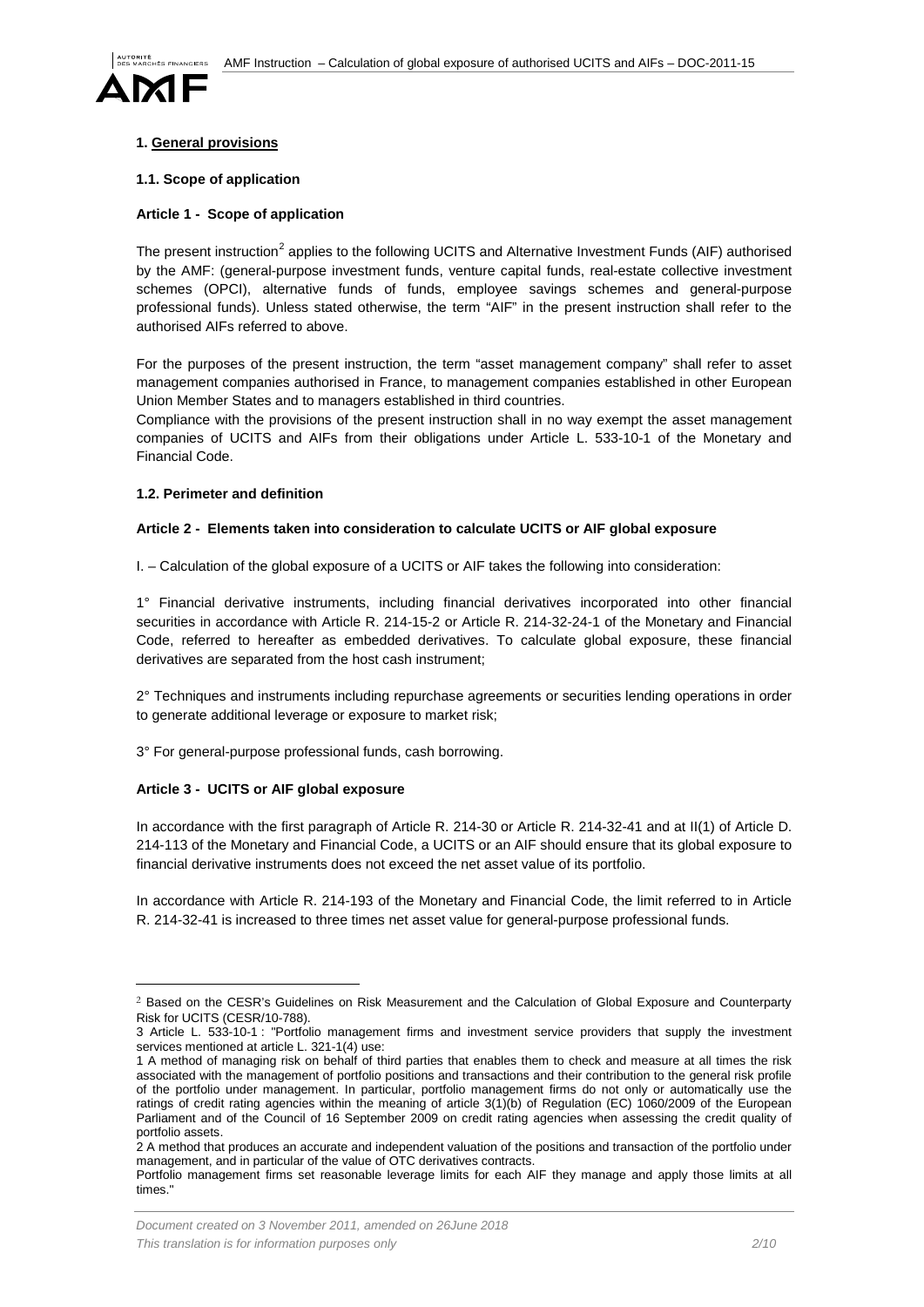

In accordance with Article 411-72, I or Article 422-51 of the AMF General Regulation, the global exposure calculation must be carried out at least daily and the limits on global exposure must be complied with on an ongoing basis. Depending on the investment strategy being pursued and where necessary, intra-day global exposure calculations must also be carried out.

# <span id="page-2-0"></span>**Article 4 - Standard, non-standard and embedded derivative instruments**

I. – The following non-exhaustive list of derivatives may be considered standard derivatives:

1° Futures and forwards on financial instruments, currency, interest rates and indices;

2° Plain vanilla options (bought/sold puts and calls);

3° Swaps: fixed for floating rate, fixed for fixed rate, floating for floating rate, and inflation and currency swaps;

4° Total Return swaps by which two parties exchange cash flows representing, for the protection seller, the return on the asset plus any appreciation in the asset and, for the protection buyer, periodic payments plus any depreciation of the asset;

5° Futures transferring single-name credit risk (derivatives such as single-name credit default swaps);

6° Derivatives with payment of a difference, such as Contracts For Differences, enabling the exchange, at contract maturity, of the current value of an asset against the initial value of the same asset. The seller pays the buyer the difference between the initial value and current value of the asset without the underlying asset being bought or sold;

7° Warrants which entitle but do not oblige the holder to buy or sell a given amount of a specific security at a price set in advance, at the maturity date of the warrant or at any time up to that date;

8° Rights to subscribe to stock allowing the investor, over a given period, to subscribe to another security in a quantity and at a price set in advance.

Standard derivatives shall be deemed to exclude the non-standard derivatives mentioned in III.

II. – The financial instruments referred to in Article L. 211-1, II, clauses 1 and 2 of the Monetary and Financial Code and money market instruments hosting a derivative are referred to hereafter as embedded derivatives. The following non-exhaustive list of derivatives may be considered financial instruments with embedded derivatives:

1° Convertible bonds;

2° Credit linked notes;

3° Partly paid securities, on which only part of the capital amount and any premium due has been paid. The outstanding amounts are payable at a time chosen by the company issuing the securities;

4° Warrants, which entitle but do not oblige the holder to buy or sell a given amount of a specific security at a price set in advance, at the maturity date of the warrant or at any time up to that date;

5° Rights to subscribe to stock allowing the investor, over a given period, to subscribe to another security in a quantity and at a price set in advance.

III. - The following non-exhaustive list of derivatives may be considered non-standard derivatives:

1° Digital or binary options paying a predetermined return if certain market conditions are fulfilled on expiry, and zero return otherwise;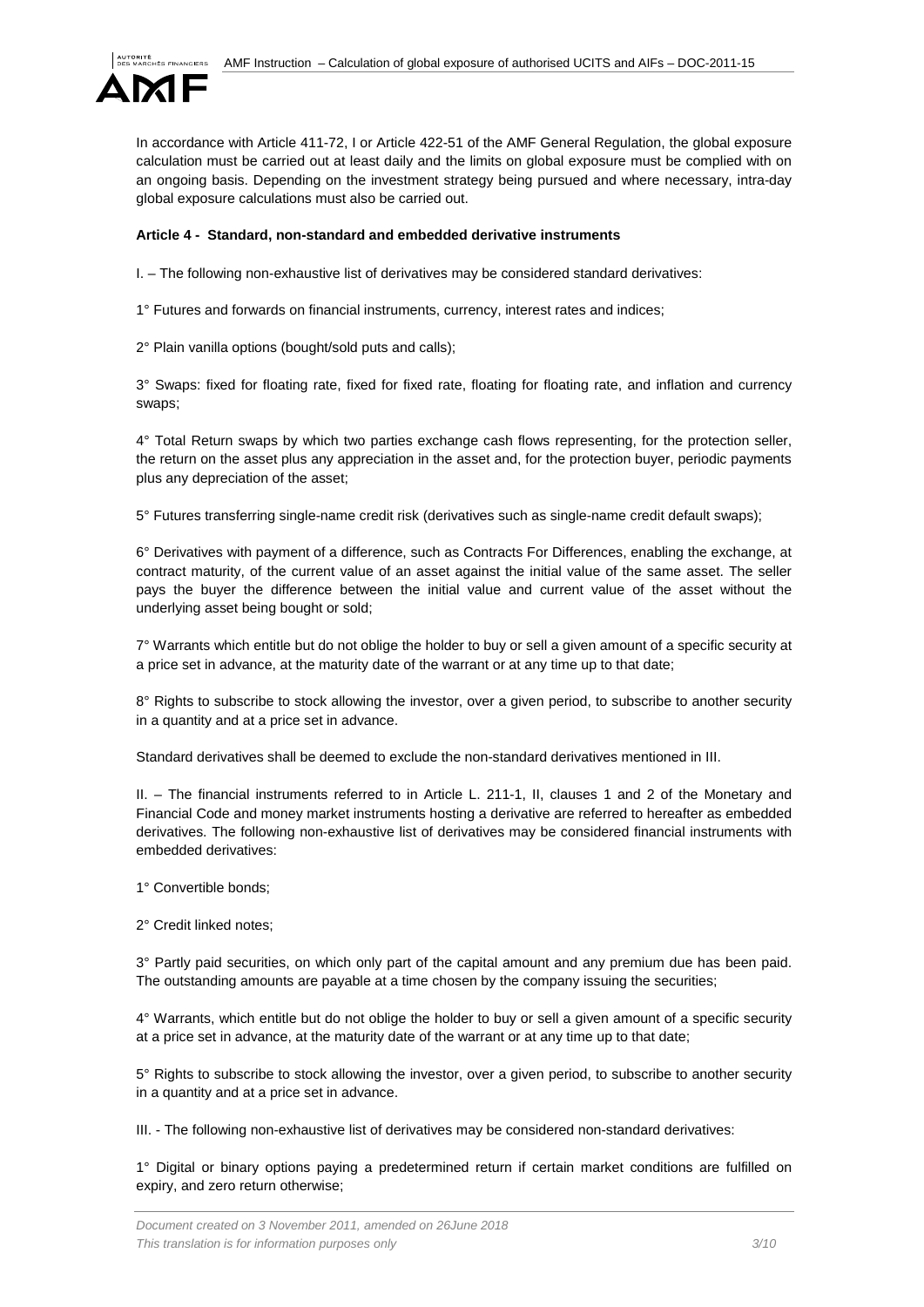

2° Barrier options where the payoff depends on a set threshold being exceeded by the price of the underlying asset during the lifetime of the option;

3° Futures transferring credit risk other than single-name credit risk, for example credit derivatives such as First to Default Swaps;

4° Variance Swaps and Volatility Swaps are contracts that allow investors to gain exposure to the variance (squared volatility) or volatility respectively of an underlying asset and, in particular, to trade future realised volatility against current implied volatility.

#### <span id="page-3-0"></span>**Article 5 - Asset management company resources and organisation**

The use of a commitment approach or Value At Risk approach, referred to hereafter as the VaR approach, to calculate global exposure of a UCITS or AIF does not exempt the asset management company from the requirement to establish appropriate internal risk management measures and limits.

#### <span id="page-3-1"></span>**2. Global exposure calculation**

#### <span id="page-3-2"></span>**2.1. Commitment approach**

#### <span id="page-3-3"></span>**Article 6 - General method**

I. - The commitment calculation must be based on an exact conversion of the financial derivative position into the market value of an equivalent position in the underlying asset of that derivative.

This may be replaced by the notional value or the price of the futures contract where this is more conservative.

Only for non-standard derivatives, where it is not possible to convert the derivative into the market value or notional value of the equivalent underlying asset, an alternative conservative approach determined by the asset management company may be used, provided that the total amount of the derivatives represents a negligible portion of the UCITS or AIF portfolio.

II. – The global exposure of a UCITS or AIF determined using the commitment approach is calculated by the following method:

1° The asset management company calculates the commitment of each derivative individually;

2° It identifies netting and hedging arrangements. For each of these arrangements, it calculates a net commitment as follows:

- a) Gross commitment is equal to the sum of the commitments of the individual financial derivative instruments (including embedded derivatives) after derivative netting;
- b) If the netting or hedging arrangement involves security positions, the market value of security positions can be used to offset gross commitment;
- c) The absolute value of the resulting calculation is equal to net commitment.

3° It then calculates global exposure as the sum of:

- a) The absolute value of the commitment of each individual derivative not involved in netting or hedging arrangements;
- b) The absolute value of each net commitment after the netting or hedging arrangements as described above;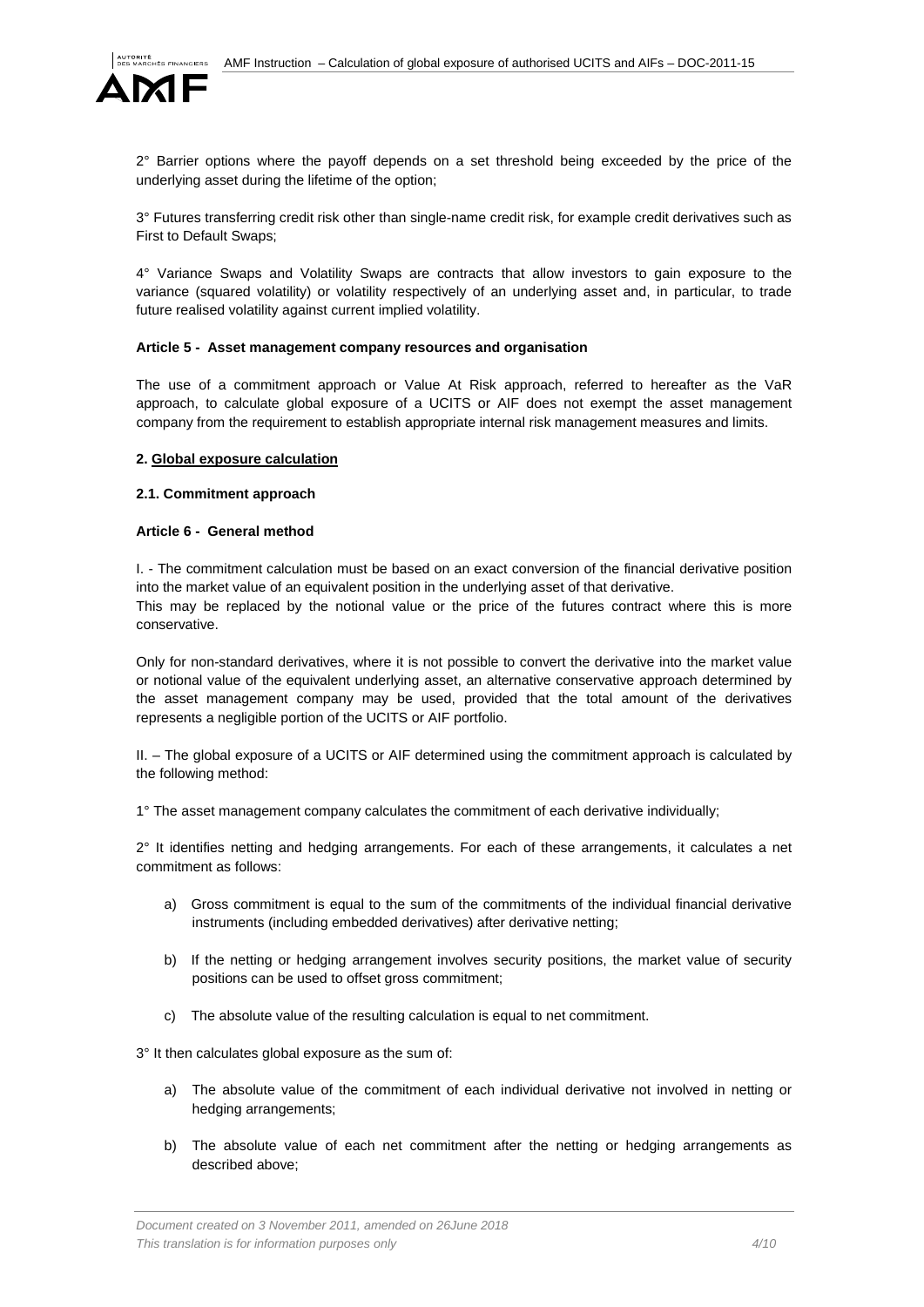

c) The sum of the absolute values of the commitment linked to Efficient Portfolio Management techniques, notably to techniques and instruments relating to eligible securities and money market instruments and to repurchasing or securities lending operations, as defined in Article R. 214-18 or Article R. 214-32-27 of the Monetary and Financial Code.

The commitment calculation for each financial derivative position should be converted to the base currency of the UCITS or AIF using the spot rate.

Where any currency derivative has two legs that are not in the base currency of the UCITS or AIF, both legs must be taken into account separately in the commitment calculation.

# <span id="page-4-0"></span>**Article 7 - Conversion methods**

I. – Examples of commitment calculation methods by conversion into an equivalent position in the underlying asset for a non-exhaustive list of standard derivatives are set out in Annexe I.

II. - Examples of commitment calculation methods by conversion into an equivalent position in the underlying asset for a non-exhaustive list of embedded derivatives are set out in Annexe II.

III. - Examples of commitment calculation methods by conversion into an equivalent position in the underlying asset for a non-exhaustive list of non-standard derivatives are set out in Annexe III.

# <span id="page-4-1"></span>**Article 8 - Netting and hedging rules**

I. – The asset management company may net positions:

1° Between financial derivative instruments, provided they refer to the same underlying asset, even if the maturity date of the financial derivative instruments is different;

2° Between a financial derivative instrument whose underlying asset is a transferable security, money market instrument or an asset referred to in Article L. 214-20, I, 3° or Article L. 214-24-55 and that same corresponding underlying asset held in the portfolio.

II. – 1° The asset management company may only take hedging arrangements into account when calculating global exposure if the said arrangements offset the risks linked to some assets and, in particular, if they comply with all the criteria below:

- a) there should be a verifiable reduction of risk at the UCITS or AIF level;
- b) the risks linked to financial derivative instruments, i.e. general and specific risks if any, should be offset;
- c) the hedging arrangements should relate to the same asset class;
- d) the hedging arrangements remain efficient in stressed market conditions.

Investment strategies that aim to generate a return should not be considered as hedging arrangements.

Notwithstanding the above criteria, financial derivative instruments used for currency hedging purposes (i.e. that do not add any incremental exposure, leverage and/or other market risks) may be netted when calculating the global exposure of the UCITS.

No market neutral or long/short investment strategies will be deemed to comply with all the criteria laid down above.

 $2^{\circ}$  If the asset management company uses a conservative calculation rather than an exact calculation of the commitment for each financial derivative instrument (i.e. exact conversion into the market value of the equivalent position in the underlying assets), hedging and netting arrangements cannot be taken into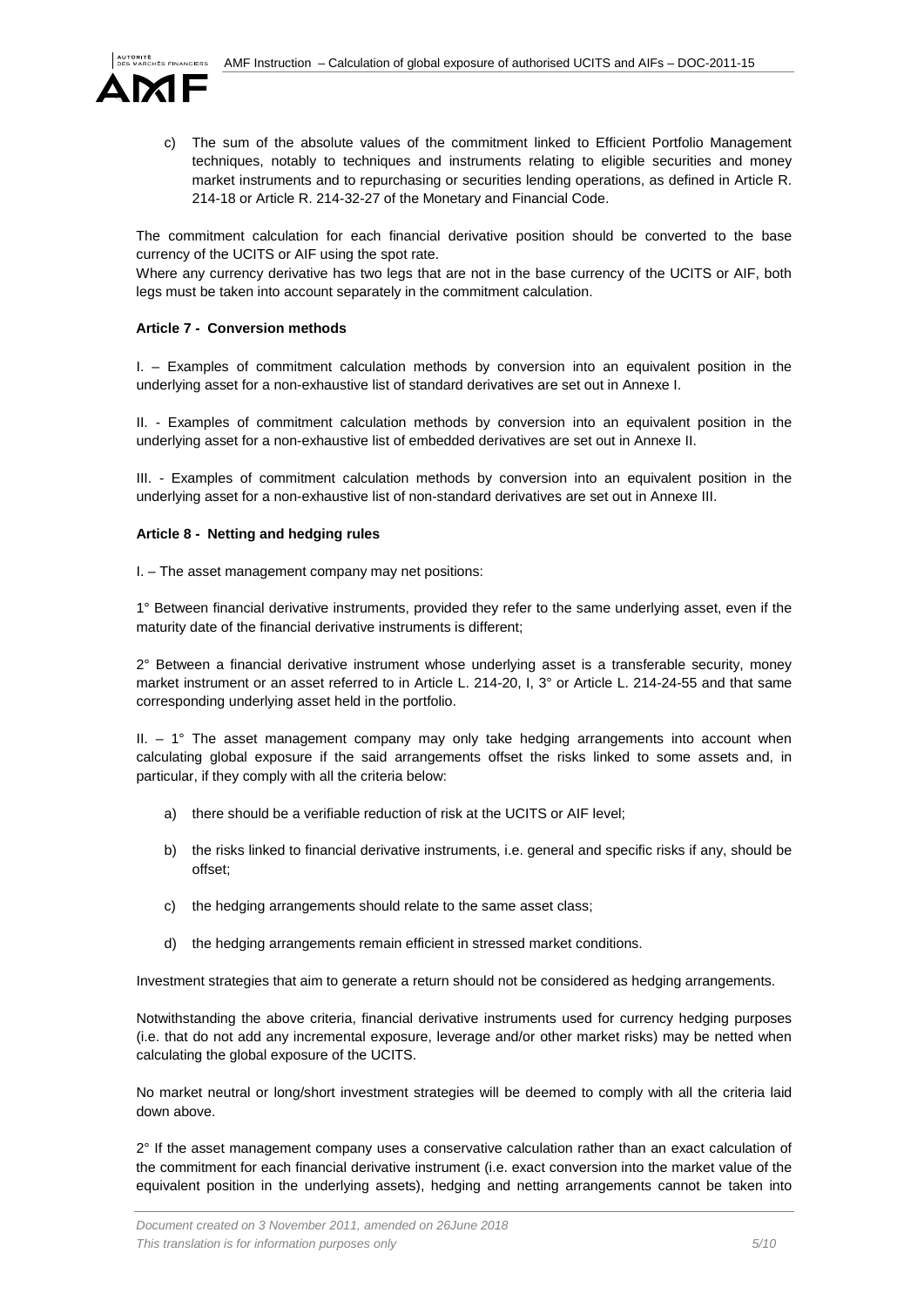

account to reduce commitment on the derivatives involved if it results in an underestimation of the global exposure.

### <span id="page-5-0"></span>**Article 9 - Efficient portfolio management techniques, repurchase or securities lending transactions**

If the UCITS or AIF uses efficient portfolio management techniques such as those mentioned in Article R.214-18 or Article R. 214-32-27 of the Monetary and Financial Code, these operations must be taken into consideration for the determination of global exposure, provided that they generate additional leverage through the reinvestment of collateral.

If the UCITS or AIF reinvests collateral in financial assets that provide a return in excess of the risk-free return, it must include in the global exposure calculations:

1° The amount of cash received as collateral if cash collateral is held;

2° The market value of the instrument concerned if non-cash collateral is held.

Any global exposure generated by these transactions should be added to the global exposure created through the use of derivatives and the total of these must not be greater than 100% of the net asset value of the UCITS or AIF portfolio.

Any further use of collateral as part of another repurchase transaction or securities lending transactions must be similarly treated and included in the global exposure calculation.

#### <span id="page-5-1"></span>**Article 10 - Specific provisions for interest rate derivative instruments**

For the purposes of the present article, an interest rate derivative instrument is a derivative where the underlying asset is an interest rate. The variation of the marked to market of the interest rate derivative is mainly related to moves in the interest rate curve. Examples (non-exhaustive list) of interest rate derivatives might be: interest rate swaps, FRA, interest rate futures, futures on bonds. Forward rate agreements are interest rate derivatives.

I. – The duration-netting rules specific to interest rate derivative instruments can only be used when the investment strategy of the UCITS or AIF implies no significant source of risk other than interest rates (e.g. volatility or exchange risks). Therefore, duration-netting rules may not be applied to interest rate arbitrage strategies.

In addition, use of these duration-netting rules cannot generate any increase in interest rate risk through investment in short-term positions. Thus, for example, short-dated interest rate derivatives cannot be the main source of performance for a UCITS or AIF with medium duration if it makes use of these durationnetting rules.

II. – Positions on interest rate derivatives should be converted into equivalent positions according to the following methodology:

1° The asset management company allocates each interest rate financial derivative instrument to the appropriate maturity range ("bucket") in the following table:

| <b>Bucket</b> | <b>Maturities Range</b> |
|---------------|-------------------------|
|               | $0 - 2$ years           |
|               | 2 - 7 years             |
|               | 7 - 15 years            |
|               | $> 15$ years            |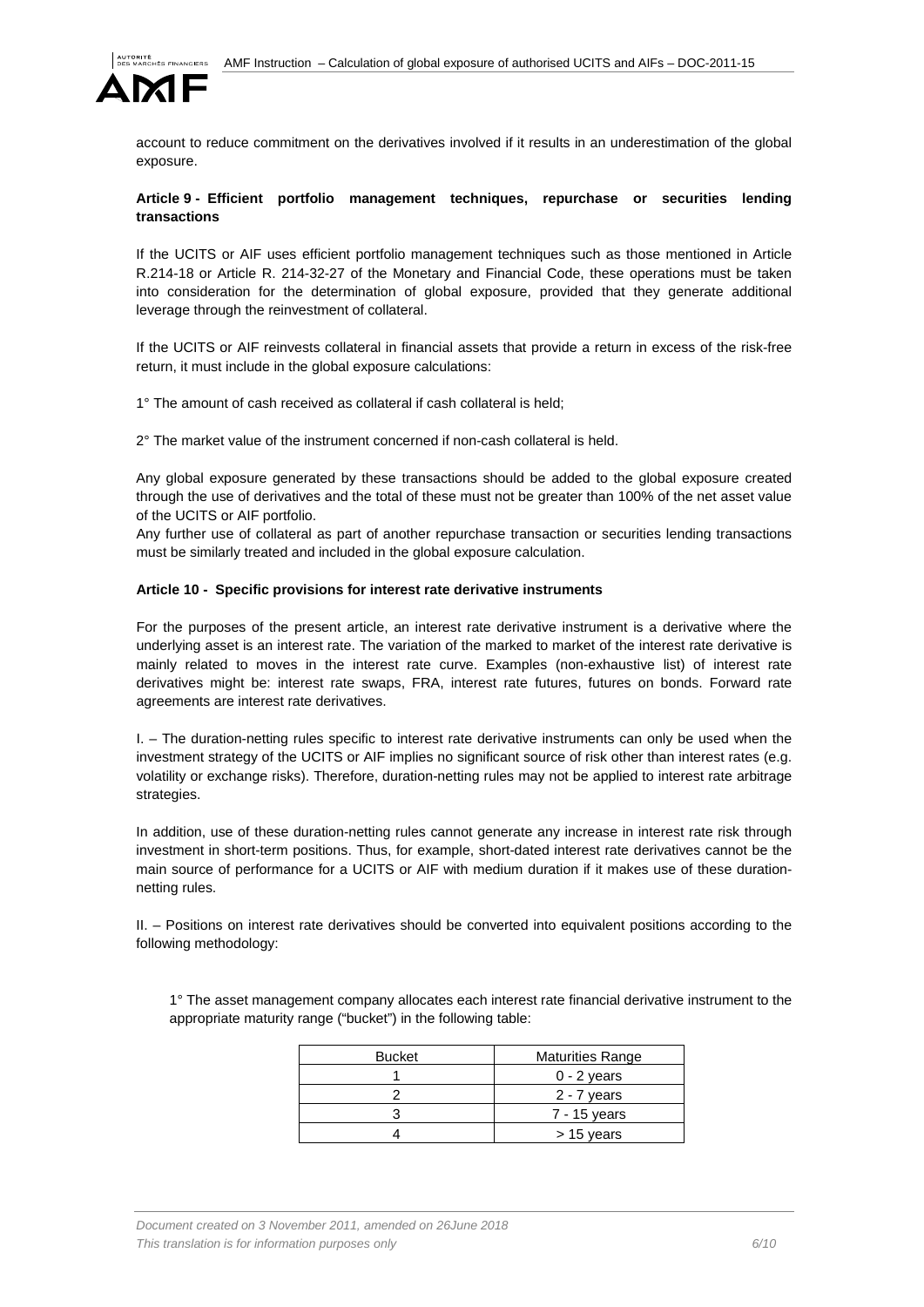

2° The asset management company converts the position of each interest rate derivative instrument into the equivalent underlying asset position as its duration divided by the target duration of the UCITS or AIF and multiplied by the market value of the underlying asset:

> $\frac{1}{\text{duration}_{\text{Intra}} \times \text{MtM}_{\text{underlyingasse}}}$ *u*nderlying asset position =  $\frac{duration_{\text{IFT}}}{1} \times$ target Equivalent underlying asset position

Whereby:

- duration<sub>FDI</sub> is the duration or sensitivity to interest rates, of the interest rate derivative;

- duration<sub>target</sub> is in line with the investment strategy, the directional positions and with the expected level of risk at any time and will be regularised otherwise. It is also in line with the portfolio duration under normal market conditions;

- MtM<sub>underlying</sub> is the market value of the underlying asset.

3° The long and short equivalent underlying asset positions within each bucket are netted to determine the netted position of the bucket. The short or long balance is the unnetted position of the bucket.

4° The unnetted long (or short) positions in bucket (i) are netted with the remaining unnetted positions in bucket (i+1).

5° The remaining unnetted long (or short) positions in bucket (i) are netted with the unnetted positions remaining in bucket (i+2).

6° The remaining unnetted long (or short) positions in bucket (1) are finally netted with the unnetted positions remaining in bucket (4).

7° The global exposure of the UCITS or AIF is the sum of:

a) 0% of the absolute value of the netted position for each bucket;

b) 40% of the absolute value of the netted position between two adjoining buckets (i) and  $(i+1)$ ;

c) 75% of the absolute value of the netted position between buckets (i) and  $(i+2)$ ;

d) 100% of the absolute value of the netted position between the two most remote buckets, (1) and (4);

e) 100% of the absolute values of the remaining unnetted positions.

# <span id="page-6-0"></span>**Article 11 - Specific provisions for structured UCITS or AIFs**

I. – When the UCITS or AIF is a structured fund and meets the criteria set out in Article 411-80 or Article 422-59 of the AMF General Regulation, the global exposure calculation may be based on the commitment method for each scenario to which the investor may be exposed, and is applied as follows:

1° The predefined formula on which the investment strategy is based is divided into a finite number of individual scenarios,

 $2^{\circ}$  Each scenario is analysed to define whether the financial derivative instruments and transactions structuring it can be excluded from the global exposure calculation by the commitment approach and according to the provisions of Article 411-76 or Article 422-55 of the AMF General Regulation.

In addition, a scenario structured on an investment in eligible assets providing a return other than a riskfree return may only be considered as complying with Article 411-76, paragraph II or Article 422-55 of the AMF General Regulation if that investment is coupled with a guarantee of the fund investment objective under the terms of Article R. 214-19 or Article R. 214-32-28 of the Monetary and Financial Code.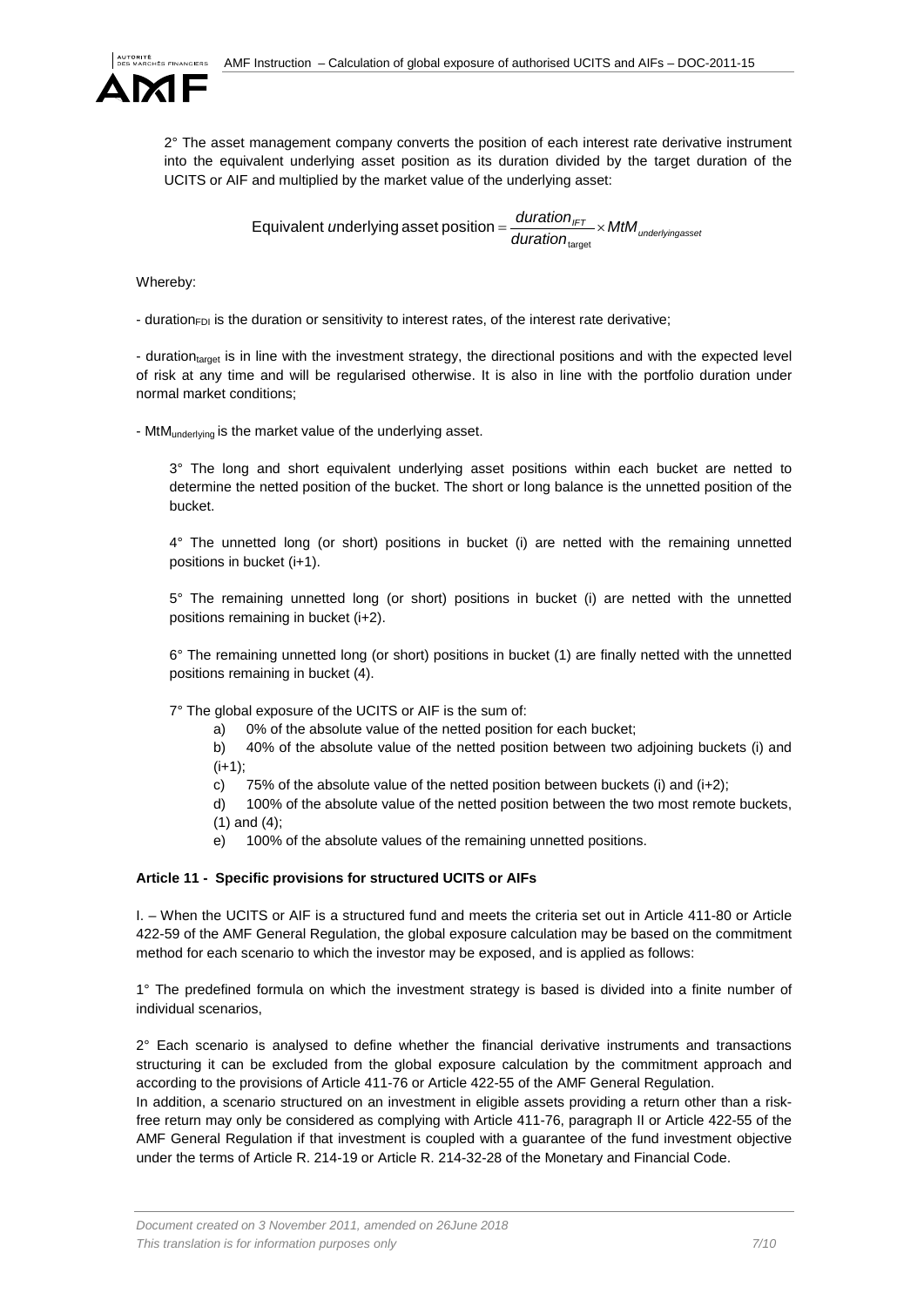

3° The global exposure of each individual scenario complies with the limit of 100% of the net asset value of the UCITS or AIF portfolio.

The ESMA Guidelines (ESMA/2011/112) provide examples to illustrate these specific provisions.

II. - Asset management companies which make use of the approach for the calculation of global exposure outlined above should ensure that the prospectus:

- a) contains full disclosure regarding the investment policy, underlying exposure and payoff formulas in clear language which can be easily understood by the retail investor; and
- b) includes a prominent risk warning informing investors who redeem their investment prior to maturity that they do not benefit from the predefined payoff and may suffer significant losses.

#### <span id="page-7-0"></span>**2.2. Value at Risk calculation method**

#### <span id="page-7-1"></span>**Article 12 - General provisions**

The asset management company may calculate global exposure by a VaR approach on the terms set out in Article 411-77 or Article 422-56 of the AMF General Regulation. A confidence interval and/or a holding period differing from those mentioned in Article 411-77 or Article 422-56 of the AMF General Regulation may be used in the calculation provided that:

- The confidence interval is not below 95%;
- The holding period does not exceed 20 business days.

If other calculation parameters are used, the asset management company must rescale the amount it has calculated to the VAR defined in Article 411-77, paragraph II or Article 422-56 of the AMF General Regulation, under the assumption of a normal distribution with an identical and independent distribution of the risk factor returns by referring to the quantiles of the normal distribution and the square root of time rule.

#### <span id="page-7-2"></span>**Article 13 - Relative VaR**

I. - In accordance with Article 411-78, paragraph I, clause 3 or Article 422-57 of the AMF General Regulation, global exposure calculated by the relative VaR approach is equal to the VAR of the UCITS or AIF divided by the VaR of a reference portfolio, minus one, multiplied by the net assets. The VaR of the UCITS or AIF is thus limited to twice the VaR of the reference portfolio.

II. - The reference portfolio should be unleveraged and should, in particular, not contain any financial derivative instruments or embedded derivatives, except that:

- a) If the UCITS or AIF engages in a long/short type strategy, the reference portfolio may contain financial derivative instruments to gain the short exposure;
- b) If the currency risk of the UCITS or AIF is hedged, it may select a currency hedged index as a reference portfolio.

The risk profile of the reference portfolio should be consistent with the investment objectives, policies and limits of the UCITS or AIF.

If the risk/return profile of the UCITS or AIF changes frequently or if the definition of a reference portfolio is not possible, then the relative VaR method should not be used.

The process relating to the determination and ongoing maintenance of the reference portfolio should be integrated in the risk management process and be supported by adequate procedures. The asset management company should define guidelines governing the composition of the reference portfolio. In addition, the actual composition of the reference portfolio and any changes should be clearly documented.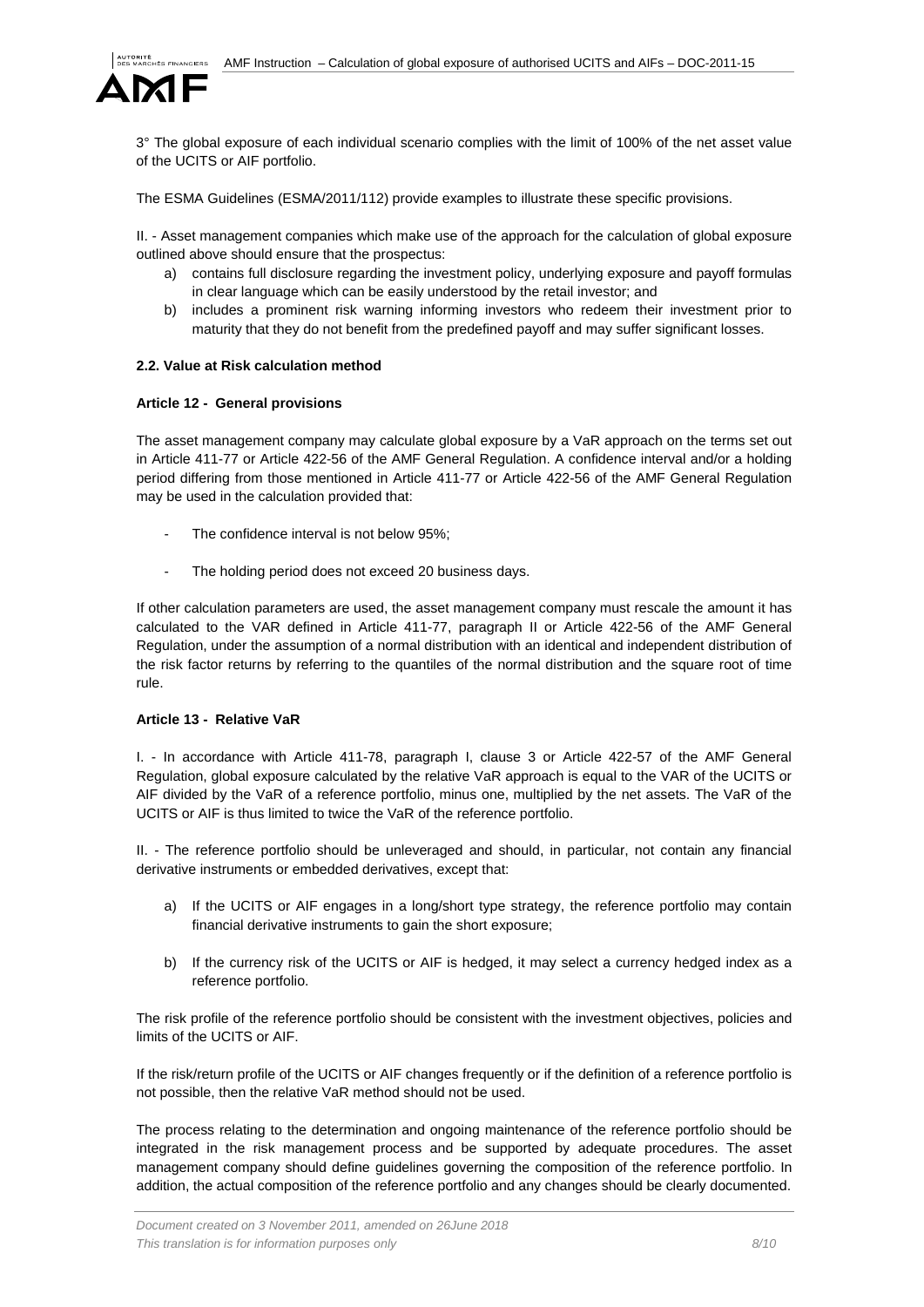

# <span id="page-8-0"></span>**Article 14 - VaR calculation model**

I. – The asset management company is responsible for choosing an appropriate model. It ensures that the model is appropriate with regard to the investment strategy being pursued and the types and complexity of the financial instruments used.

The model takes account at least of general market risk and, if possible, of other risks. The VaR model should adequately and sufficiently accurately capture the risks of the UCITS or AIF, in particular:

1° It adequately captures all the material market risks associated with portfolio positions and, in particular, the specific risks associated with financial derivative instruments. For that purpose, all the risk factors which have more than a negligible influence on the fluctuation of the portfolio's value should be covered by the VaR model;

2° The quantitative models used within the VaR framework (pricing tools, estimation of volatilities and correlations, etc) should provide for a high level of accuracy;

3° The data used within the VaR framework should be consistent, robust and reliable.

# <span id="page-8-1"></span>**Article 15 - Resources and organisation of asset management companies using the VaR calculation method**

I. – In accordance with Articles 318-38 and 318-39 or Article 321-77 of the AMF General Regulation, an asset management company using the VaR approach should have a permanent risk management function that is independent from its commercial and operational units. This function is responsible for validating the VaR model and reviewing it.

II. – To this effect, the asset management company implements:

1° A system for recording and back testing the calculations performed to verify that the models used capture the risks of the UCITS or AIF appropriately, meaning notably that back testing should be carried out at least on a monthly basis to check that the variations in the one-day value of the portfolio are consistent with the exposure calculations used.

The asset management company should determine and monitor overshootings of the VaR threshold value, i.e. when the one-day change in the UCITS or AIF portfolio's value exceeds the related one-day value-at-risk measure calculated by the model.

If the percentage of overshootings appears to be too high, the asset management company should review the VaR model and make appropriate adjustments, which should be documented.

The senior management should be informed at least on a quarterly basis if the number of overshootings for each UCITS or AIF over the most recent 250 business days exceeds 4 in the case of a 99% confidence interval. This information should contain an analysis and explanation of the sources of overshootings and a statement of what measures, if any, have been taken.

2° A rigorous, comprehensive, risk-adequate stress testing program adapted to the composition and market conditions of the UCITS or AIF should be conducted to simulate its behaviour in crisis situations. The stress testing program should be designed to measure any potential major depreciation of the UCITS or AIF value as a result of unexpected changes in the relevant market parameters and correlation factors. Conversely, whenever appropriate, it should also measure changes in the relevant market parameters and correlation factors, which could result in major depreciation of the UCITS or AIF value.

The stress tests should be adequately integrated into the risk management process and the results should be considered when making investment decisions for the UCITS or AIF.

The stress tests should cover all risks which influence the net asset value of the UCITS or AIF to any significant degree, in particular those risks which are not fully captured by the VaR model used (specific risks). They should be appropriate for analysing potential situations in which the use of significant